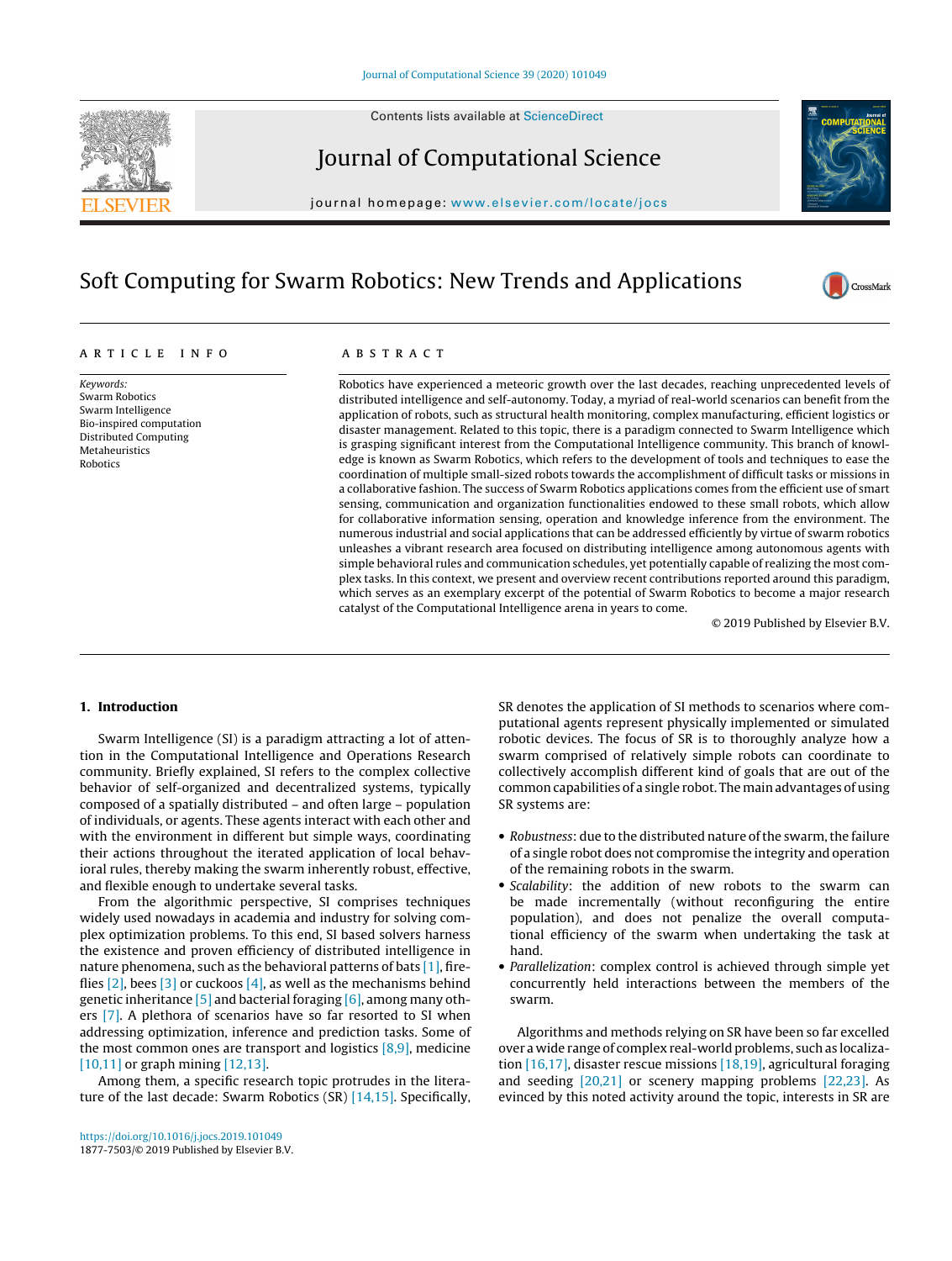manifold, and constitute nowadays a popular topic that lays at the core of many contributions in the literature.

This editorial introduces a special issue organized around the latest advances and applications in the areas of SI and SR from two different perspectives: new theoretical advances in distributed computational intelligence and their application to real-world problems. After a strict review process of the submissions received for this special issue, twelve papers were finally accepted. All these contributions cover a wide range of algorithmic and implementation aspects, which are presented and discussed in the remainder of this manuscript. We will conclude this introductory article with a closing note calling for further efforts around SR and SI, which both face an exciting future full of challenging research directions to be addressed.

## **2. An Overview of this Special Issue**

The contributions included in this special issue address a variety of heterogeneous topics within the field of SR, such as the localization of certain targets [\[24–26\],](#page-2-0) organization of drones in rescue missions [\[27\]](#page-3-0) or the reconstruction of scenarios through collective information gathering  $[28]$ . Moreover, theoretical aspects as segregation of swarms [\[29\],](#page-3-0) path planning problems [\[30\]](#page-3-0) and parameter tuning [\[31\]](#page-3-0) have also found their place in this volume. In regards to algorithmic approaches, evolutionary methods such as Genetic Algorithms [\[32\]](#page-3-0) and SI solvers such as Particle Swarm Optimization [\[29,25,27\],](#page-3-0) Ant Colony Optimization [\[33\],](#page-3-0) Multiverse Optimizer [\[30\]](#page-3-0) and Whale Optimization Algorithm [\[34\]](#page-3-0) have prevailed among the contributions discussed in detail in what follows.

To begin with, Alfeo et al. [\[24\]](#page-2-0) consider in their study the problem of discovering static hidden targets in not homogeneous environments thanks to the use of a swarm of small dedicated Unmanned Aircraft Vehicles (UAVs). The goal of their research work is to minimize the total time spent by the UAVs to discover targets. In order to efficiently tackle this problem, authors propose a coordination approach combining three biologically inspired mechanisms: stigmergy, flocking and evolution. For assessing the performance of the proposed method, a comparison with six additional literature approaches is conducted over three synthetic and three real-world scenarios.

In their contribution [\[31\],](#page-3-0) Garcia-Aunon and Barrientos-Cruz claim that robotic swarms are controlled by complex behaviors, which usually require tuning a wide set of parameters controlling the behavior of the swarm. Without a doubt, fine tuning these parameters can become a time-consuming task, eventually causing a great impact on the autonomy of the whole swarm. Furthermore, external parameters not configurable by the designer could also exist, such as the maximum number of robots or the work area. These evidences and solid facts confirm that the parameterization depends stringently on the scenario at hand. Bearing this issue in mind, authors of  $[31]$  propose two different approaches for the optimal configuration of controls of aerial robotic swarm with a highly dimensional configuration space.

Another interesting work can be found in [\[28\],](#page-3-0) where Khaluf and Simoens tackle the problem of gathering information about the spatial distribution of a specific environment using a simulated robotic swarm. This particular application has a notable social interest, as it can model search and rescue missions, or specific scenarios in precision agriculture. Furthermore, due to the limited on-board capabilities associated to real robots, authors impose additional restrictions on the formulated problem under the so-called limited sampling budget concept. Due to the existence of this constraint, the proposed method aims at maximizing the statistical quality of the collected sample, while, at the same time, the number of obtained samples must be minimized. To reach this challenging objective, a

collective sampling controller (CSC) approach is proposed, which relies on three phases: exploration, detection, and exploitation.

In [\[30\],](#page-3-0) Jain et al. elaborate on a classical problem in SR, which has regained momentum lately fueled by aerial-to-ground communications support, security or disaster management, and other applications alike: path planning in aerial swarms. This study gravitates on the improvement of the performance of the whole swarm of UAVs by developing sophisticated communications, allowing them to coordinate dynamically. Specifically, the optimization problem casted in this research work contemplates three-dimensional environments, and is efficiently tackled by the application of a Multiverse Optimizer. The implemented system is tested over three different maps and compared to other similar optimization heuristics, such as the Glowworm Swarm Optimization and Biogeography-based Optimization.

Innocente and Grasso [\[27\]](#page-3-0) demonstrate in their work how SR is a feasible approach for autonomously and collaboratively battling against the spread of wildfires. This highly interesting application can be materialized thanks to the self-coordinating behavior of robotic swarms. Thus, the authors of this work design and develop a self-organization technique for the swarm in combination with a physics-based model of fire propagation. The collaborative mechanism relies on Particle Swarm Optimization (PSO, [\[35\]\)](#page-3-0) suitably adapted to robots working within physical dynamic environments of high severity and frequency of change. Several insightful conclusions are drawn from the conducted experimentation related to the scalability of the system or the resilience of the whole swarm to robotic failures at its core.

Reboucas Filho et al.  $[32]$  face a recurrently studied problem in robotics: trajectory singularity in robots manipulators. In their work, authors propose two different methods for trajectory control, both based on Genetic Algorithms. The main advantage of the proposed approaches is that possible singularities are corrected without the need of computing the whole trajectory, making the solution independent of the manipulator's physical structure.

On the theoretical side, Inácio et al. [\[29\]](#page-3-0) underscore the idea of segregation in robotic swarms. This concept is important for maintaining similar robots in cohesive groups, while robots with different features or objectives are kept separated. This behavior is particularly desirable to assign specific tasks according to certain characteristics of each group. Authors of this manuscript present a decentralized approach for segregating heterogeneous groups of robots which are randomly distributed on the environment. The developed method consists of a navigation strategy inspired on the PSO heuristic solver, in combination with an Optimal Reciprocal Collision Avoidance algorithm to keep the group cohesion in an organized and physically safe manner.

Jain et al. [\[25\]](#page-2-0) also consider the PSO in their contribution. In this case, a PSO based multi-robot cooperative approach for multiple odor source localization is presented. To bridge the gap between the real-time experiments and simulation, sensor odometric error along with localization error in robot positioning is considered. Furthermore, the well-known CFD software Ansys Fluent is used to model the odor plume dispersion in the 3D indoor environment.

Landmark detection and landmark matching is studied in [\[26\]](#page-3-0) through the use of Autonomous Underwater Vehicles (AUV). For conducting this challenging task, the behaviour of AUVs is hybridized with Remotely Operated Vehicles (ROV), deploying an heterogeneous albeit cooperative mesh. In this work, authors employ data recorded at Gran Canaria (Spain) for testing the image registration and multisensor registration features of the whole system.

Biped robot gait stability is addressed in  $[34]$ , which continues a profitable story of related contributions springing from the literature on robotics along the last decade. In this work, authors try to find the optimal settings of the hip parameters that make the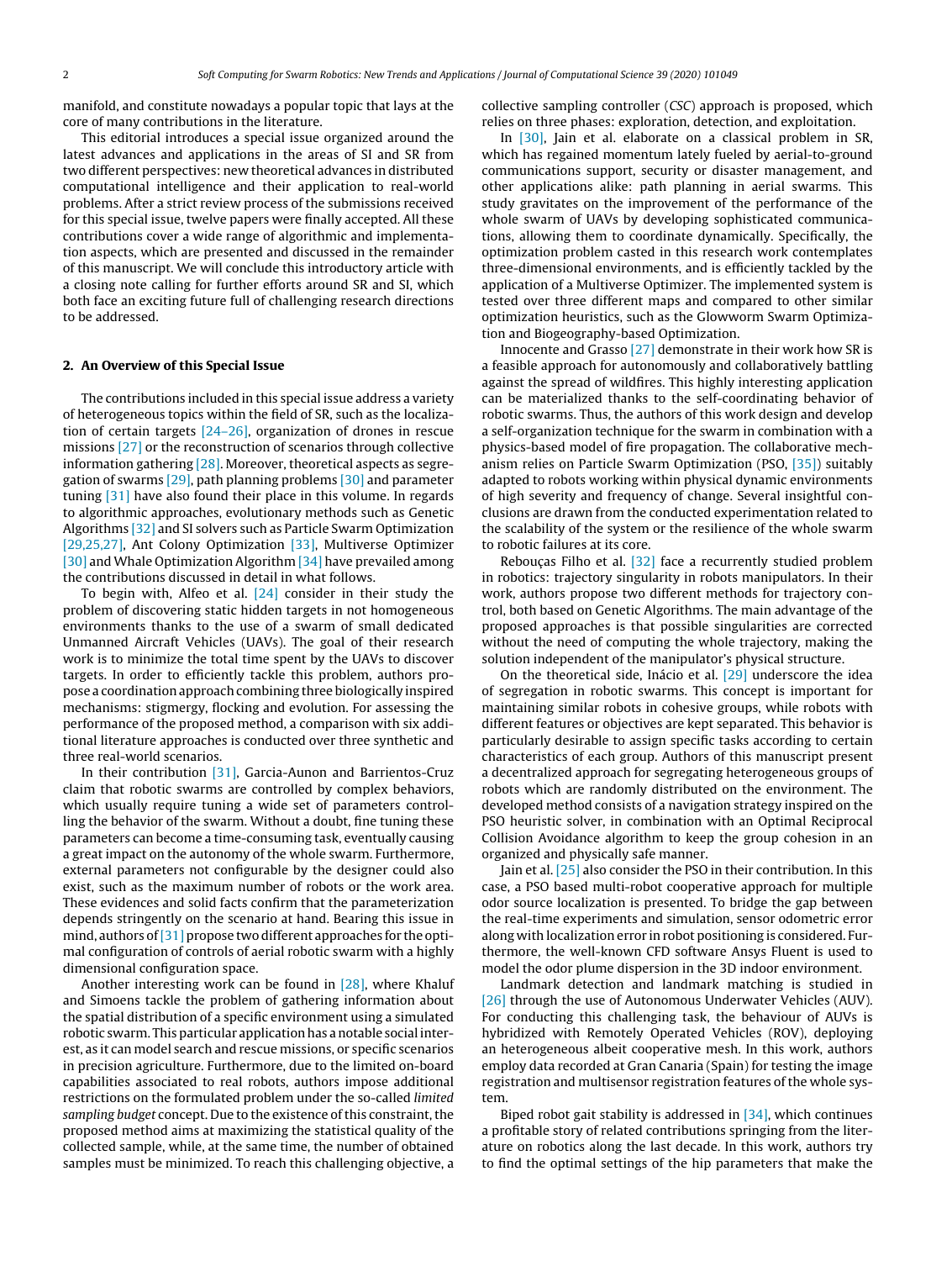<span id="page-2-0"></span>zero moment point stays in the middle of the support polygon as much as possible. To this end, an improved version of the Whale Optimization Algorithm is proposed, coined as A-C WOA. Authors focus their attention on the standard parameters of this algorithm (A and C), specifically through the variation of the first one in a non-linear and random way, and the update of the second one by applying inertia weight strategy. A comprehensive experimentation is conducted in this manuscript, where the results obtained by the A-C WOA are compared to those obtained by five alternative techniques: the naïve version of WOA, PSO, Differential Evolution, Genetic Algorithm and Salp Swarm Algorithm.

Khaluf et al. [\[33\]](#page-3-0) present an efficient task allocation technique for robotic swarms to conduct tasks under specific time constraints. Specifically, the developed method hinges on an improved variant of the Ant Colony Optimization, which updates the pheromone trails employing the experiences gathered by the individual robots while executing their assignments. Experiments discussed in this work confirm that the proposed method properly manages the swarm for accomplishing its assigned missions by the specific deadlines in both static and dynamic simulated environments.

Finally, Abouaïssa and Chouraqui [\[36\]](#page-3-0) showcase in their work the capability of the Model-Free Control and its related intelligent Proportional, Integral and Derivate (iPID) regulators to command a highly nonlinear and uncertain robotic system. For properly reach their fixed objective, authors use the proposed model for controlling the PUMA 560 Robot, which is a well-known industrial robot with six degrees of freedom.

### **3. Conclusion and Perspectives**

This special issue sheds inspiring light on the current capabilities of distributed intelligence. The findings found by the whole group of contributors to this special issue should be regarded not only as an informed evidence of the sparkling research activity around SR and SI, but also as a symptom of the thrilling future envisioned for this field. Articles published in this special issue have applied sophisticated SI optimization methods for the efficient management of robotic swarms, yet a large branch of other SI methods remains uncharted for this application scenario. Additionally, the fast advance of the technology constantly brings us the opportunity of working with more intelligent and advanced small-sized robots, such as UAVs, which are already present in this special issue [24,31]. For these reasons, we decidedly advocate for more efforts in the near future towards the adaptation of more SI methods to the distributed management and operation of robotic swarms in the future, as well as for the consideration of the varying properties of heterogeneous robots within the swarms. It is beyond any doubt that the opportunities and benefits granted by the evolution of swarm robotics and distributed intelligence will soon surpass the limits of our imagination.

#### **Acknowledgements**

The guest editorial team would like to thank Prof. Peter Sloot, the Editor-in-Chief of the Journal of Computational Science, and his team for their valuable help and assistance during the preparation and management of this special issue. We would also like to thank the reviewers for the insightful and valuable comments made on the submitted manuscripts, which reflect on the high quality of the finally published submissions. A. Iglesias acknowledge the financial support from the project PDE-GIR of the European Unions Horizon 2020 research and innovation programme under the Marie Sklodowska-Curie grant agreement No 778035, and the project TIN2017-89275-R of the Agencia Estatal de Investigacion, SpanishMinistry of Science,Innovation and Universities (Computer Science National Program) and European Funds EFRD (AEI/FEDER, UE).Finally, Eneko Osaba and Javier Del Ser would like to thank the Basque Government for its funding support through the EMAITEK and ELKARTEK funding programs.

# **References**

- [1] [X.-S.](http://refhub.elsevier.com/S1877-7503(19)31172-X/sbref0005) [Yang,](http://refhub.elsevier.com/S1877-7503(19)31172-X/sbref0005) [A](http://refhub.elsevier.com/S1877-7503(19)31172-X/sbref0005) [new](http://refhub.elsevier.com/S1877-7503(19)31172-X/sbref0005) [metaheuristic](http://refhub.elsevier.com/S1877-7503(19)31172-X/sbref0005) [bat-inspired](http://refhub.elsevier.com/S1877-7503(19)31172-X/sbref0005) [algorithm,](http://refhub.elsevier.com/S1877-7503(19)31172-X/sbref0005) [in:](http://refhub.elsevier.com/S1877-7503(19)31172-X/sbref0005) [Nature](http://refhub.elsevier.com/S1877-7503(19)31172-X/sbref0005) [inspired](http://refhub.elsevier.com/S1877-7503(19)31172-X/sbref0005) [cooperative](http://refhub.elsevier.com/S1877-7503(19)31172-X/sbref0005) [strategies](http://refhub.elsevier.com/S1877-7503(19)31172-X/sbref0005) [for](http://refhub.elsevier.com/S1877-7503(19)31172-X/sbref0005) [optimization](http://refhub.elsevier.com/S1877-7503(19)31172-X/sbref0005) [\(NICSO\)](http://refhub.elsevier.com/S1877-7503(19)31172-X/sbref0005) [\(2010\)](http://refhub.elsevier.com/S1877-7503(19)31172-X/sbref0005) [65](http://refhub.elsevier.com/S1877-7503(19)31172-X/sbref0005)–[74.](http://refhub.elsevier.com/S1877-7503(19)31172-X/sbref0005)
- [2] [X.-S.](http://refhub.elsevier.com/S1877-7503(19)31172-X/sbref0010) [Yang,](http://refhub.elsevier.com/S1877-7503(19)31172-X/sbref0010) [Firefly](http://refhub.elsevier.com/S1877-7503(19)31172-X/sbref0010) [algorithm,](http://refhub.elsevier.com/S1877-7503(19)31172-X/sbref0010) [stochastic](http://refhub.elsevier.com/S1877-7503(19)31172-X/sbref0010) [test](http://refhub.elsevier.com/S1877-7503(19)31172-X/sbref0010) [functions](http://refhub.elsevier.com/S1877-7503(19)31172-X/sbref0010) [and](http://refhub.elsevier.com/S1877-7503(19)31172-X/sbref0010) [design](http://refhub.elsevier.com/S1877-7503(19)31172-X/sbref0010) [optimisation,](http://refhub.elsevier.com/S1877-7503(19)31172-X/sbref0010) [International](http://refhub.elsevier.com/S1877-7503(19)31172-X/sbref0010) [Journal](http://refhub.elsevier.com/S1877-7503(19)31172-X/sbref0010) [of](http://refhub.elsevier.com/S1877-7503(19)31172-X/sbref0010) [Bio-Inspired](http://refhub.elsevier.com/S1877-7503(19)31172-X/sbref0010) [Computation](http://refhub.elsevier.com/S1877-7503(19)31172-X/sbref0010) [2](http://refhub.elsevier.com/S1877-7503(19)31172-X/sbref0010) [\(2\)](http://refhub.elsevier.com/S1877-7503(19)31172-X/sbref0010) [\(2010\)](http://refhub.elsevier.com/S1877-7503(19)31172-X/sbref0010) [78](http://refhub.elsevier.com/S1877-7503(19)31172-X/sbref0010)–[84.](http://refhub.elsevier.com/S1877-7503(19)31172-X/sbref0010)
- [3] [D.](http://refhub.elsevier.com/S1877-7503(19)31172-X/sbref0015) [Karaboga,](http://refhub.elsevier.com/S1877-7503(19)31172-X/sbref0015) [B.](http://refhub.elsevier.com/S1877-7503(19)31172-X/sbref0015) [Basturk,](http://refhub.elsevier.com/S1877-7503(19)31172-X/sbref0015) [A](http://refhub.elsevier.com/S1877-7503(19)31172-X/sbref0015) [powerful](http://refhub.elsevier.com/S1877-7503(19)31172-X/sbref0015) [and](http://refhub.elsevier.com/S1877-7503(19)31172-X/sbref0015) [efficient](http://refhub.elsevier.com/S1877-7503(19)31172-X/sbref0015) [algorithm](http://refhub.elsevier.com/S1877-7503(19)31172-X/sbref0015) [for](http://refhub.elsevier.com/S1877-7503(19)31172-X/sbref0015) [numerical](http://refhub.elsevier.com/S1877-7503(19)31172-X/sbref0015) [function](http://refhub.elsevier.com/S1877-7503(19)31172-X/sbref0015) [optimization:](http://refhub.elsevier.com/S1877-7503(19)31172-X/sbref0015) [artificial](http://refhub.elsevier.com/S1877-7503(19)31172-X/sbref0015) [bee](http://refhub.elsevier.com/S1877-7503(19)31172-X/sbref0015) [colony](http://refhub.elsevier.com/S1877-7503(19)31172-X/sbref0015) [\(abc\)](http://refhub.elsevier.com/S1877-7503(19)31172-X/sbref0015) [algorithm,](http://refhub.elsevier.com/S1877-7503(19)31172-X/sbref0015) [Journal](http://refhub.elsevier.com/S1877-7503(19)31172-X/sbref0015) [of](http://refhub.elsevier.com/S1877-7503(19)31172-X/sbref0015) [global](http://refhub.elsevier.com/S1877-7503(19)31172-X/sbref0015) [optimization](http://refhub.elsevier.com/S1877-7503(19)31172-X/sbref0015) [39](http://refhub.elsevier.com/S1877-7503(19)31172-X/sbref0015) [\(3\)](http://refhub.elsevier.com/S1877-7503(19)31172-X/sbref0015) [\(2007\)](http://refhub.elsevier.com/S1877-7503(19)31172-X/sbref0015) [459–471.](http://refhub.elsevier.com/S1877-7503(19)31172-X/sbref0015)
- [4] [X.-S.](http://refhub.elsevier.com/S1877-7503(19)31172-X/sbref0020) [Yang,](http://refhub.elsevier.com/S1877-7503(19)31172-X/sbref0020) [S.](http://refhub.elsevier.com/S1877-7503(19)31172-X/sbref0020) [Deb,](http://refhub.elsevier.com/S1877-7503(19)31172-X/sbref0020) [Cuckoo](http://refhub.elsevier.com/S1877-7503(19)31172-X/sbref0020) [search](http://refhub.elsevier.com/S1877-7503(19)31172-X/sbref0020) [via](http://refhub.elsevier.com/S1877-7503(19)31172-X/sbref0020) [lévy](http://refhub.elsevier.com/S1877-7503(19)31172-X/sbref0020) [flights,](http://refhub.elsevier.com/S1877-7503(19)31172-X/sbref0020) [in:](http://refhub.elsevier.com/S1877-7503(19)31172-X/sbref0020) [World](http://refhub.elsevier.com/S1877-7503(19)31172-X/sbref0020) [Congress](http://refhub.elsevier.com/S1877-7503(19)31172-X/sbref0020) [on](http://refhub.elsevier.com/S1877-7503(19)31172-X/sbref0020) [Nature](http://refhub.elsevier.com/S1877-7503(19)31172-X/sbref0020) [&](http://refhub.elsevier.com/S1877-7503(19)31172-X/sbref0020) [Biologically](http://refhub.elsevier.com/S1877-7503(19)31172-X/sbref0020) [Inspired](http://refhub.elsevier.com/S1877-7503(19)31172-X/sbref0020) [Computing](http://refhub.elsevier.com/S1877-7503(19)31172-X/sbref0020) [\(NaBIC\)](http://refhub.elsevier.com/S1877-7503(19)31172-X/sbref0020) [\(2009\)](http://refhub.elsevier.com/S1877-7503(19)31172-X/sbref0020) [210–214.](http://refhub.elsevier.com/S1877-7503(19)31172-X/sbref0020)
- [5] [D.E.](http://refhub.elsevier.com/S1877-7503(19)31172-X/sbref0025) [Goldberg,](http://refhub.elsevier.com/S1877-7503(19)31172-X/sbref0025) [J.H.](http://refhub.elsevier.com/S1877-7503(19)31172-X/sbref0025) [Holland,](http://refhub.elsevier.com/S1877-7503(19)31172-X/sbref0025) [Genetic](http://refhub.elsevier.com/S1877-7503(19)31172-X/sbref0025) [algorithms](http://refhub.elsevier.com/S1877-7503(19)31172-X/sbref0025) [and](http://refhub.elsevier.com/S1877-7503(19)31172-X/sbref0025) [machine](http://refhub.elsevier.com/S1877-7503(19)31172-X/sbref0025) [learning,](http://refhub.elsevier.com/S1877-7503(19)31172-X/sbref0025) [Machine](http://refhub.elsevier.com/S1877-7503(19)31172-X/sbref0025) [learning](http://refhub.elsevier.com/S1877-7503(19)31172-X/sbref0025) [3](http://refhub.elsevier.com/S1877-7503(19)31172-X/sbref0025) [\(2\)](http://refhub.elsevier.com/S1877-7503(19)31172-X/sbref0025) [\(1988\)](http://refhub.elsevier.com/S1877-7503(19)31172-X/sbref0025) [95–99.](http://refhub.elsevier.com/S1877-7503(19)31172-X/sbref0025)
- [6] [K.M.](http://refhub.elsevier.com/S1877-7503(19)31172-X/sbref0030) [Passino,](http://refhub.elsevier.com/S1877-7503(19)31172-X/sbref0030) [Biomimicry](http://refhub.elsevier.com/S1877-7503(19)31172-X/sbref0030) [of](http://refhub.elsevier.com/S1877-7503(19)31172-X/sbref0030) [bacterial](http://refhub.elsevier.com/S1877-7503(19)31172-X/sbref0030) [foraging](http://refhub.elsevier.com/S1877-7503(19)31172-X/sbref0030) [for](http://refhub.elsevier.com/S1877-7503(19)31172-X/sbref0030) [distributed](http://refhub.elsevier.com/S1877-7503(19)31172-X/sbref0030) [optimization](http://refhub.elsevier.com/S1877-7503(19)31172-X/sbref0030) [and](http://refhub.elsevier.com/S1877-7503(19)31172-X/sbref0030) [control,](http://refhub.elsevier.com/S1877-7503(19)31172-X/sbref0030) [IEEE](http://refhub.elsevier.com/S1877-7503(19)31172-X/sbref0030) [control](http://refhub.elsevier.com/S1877-7503(19)31172-X/sbref0030) [systems](http://refhub.elsevier.com/S1877-7503(19)31172-X/sbref0030) [magazine](http://refhub.elsevier.com/S1877-7503(19)31172-X/sbref0030) [22](http://refhub.elsevier.com/S1877-7503(19)31172-X/sbref0030) [\(3\)](http://refhub.elsevier.com/S1877-7503(19)31172-X/sbref0030) [\(2002\)](http://refhub.elsevier.com/S1877-7503(19)31172-X/sbref0030) [52–67.](http://refhub.elsevier.com/S1877-7503(19)31172-X/sbref0030)
- [7] [J.](http://refhub.elsevier.com/S1877-7503(19)31172-X/sbref0035) [Del](http://refhub.elsevier.com/S1877-7503(19)31172-X/sbref0035) [Ser,](http://refhub.elsevier.com/S1877-7503(19)31172-X/sbref0035) [E.](http://refhub.elsevier.com/S1877-7503(19)31172-X/sbref0035) [Osaba,](http://refhub.elsevier.com/S1877-7503(19)31172-X/sbref0035) [D.](http://refhub.elsevier.com/S1877-7503(19)31172-X/sbref0035) [Molina,](http://refhub.elsevier.com/S1877-7503(19)31172-X/sbref0035) [X.-S.](http://refhub.elsevier.com/S1877-7503(19)31172-X/sbref0035) [Yang,](http://refhub.elsevier.com/S1877-7503(19)31172-X/sbref0035) [S.](http://refhub.elsevier.com/S1877-7503(19)31172-X/sbref0035) [Salcedo-Sanz,](http://refhub.elsevier.com/S1877-7503(19)31172-X/sbref0035) [D.](http://refhub.elsevier.com/S1877-7503(19)31172-X/sbref0035) [Camacho,](http://refhub.elsevier.com/S1877-7503(19)31172-X/sbref0035) [S.](http://refhub.elsevier.com/S1877-7503(19)31172-X/sbref0035) [Das,](http://refhub.elsevier.com/S1877-7503(19)31172-X/sbref0035) [P.N.](http://refhub.elsevier.com/S1877-7503(19)31172-X/sbref0035) [Suganthan,](http://refhub.elsevier.com/S1877-7503(19)31172-X/sbref0035) [C.A.C.](http://refhub.elsevier.com/S1877-7503(19)31172-X/sbref0035) [Coello,](http://refhub.elsevier.com/S1877-7503(19)31172-X/sbref0035) [F.](http://refhub.elsevier.com/S1877-7503(19)31172-X/sbref0035) [Herrera,](http://refhub.elsevier.com/S1877-7503(19)31172-X/sbref0035) [Bio-inspired](http://refhub.elsevier.com/S1877-7503(19)31172-X/sbref0035) [computation:](http://refhub.elsevier.com/S1877-7503(19)31172-X/sbref0035) [Where](http://refhub.elsevier.com/S1877-7503(19)31172-X/sbref0035) [we](http://refhub.elsevier.com/S1877-7503(19)31172-X/sbref0035) [stand](http://refhub.elsevier.com/S1877-7503(19)31172-X/sbref0035) [and](http://refhub.elsevier.com/S1877-7503(19)31172-X/sbref0035) [what's](http://refhub.elsevier.com/S1877-7503(19)31172-X/sbref0035) [next,](http://refhub.elsevier.com/S1877-7503(19)31172-X/sbref0035) [Swarm](http://refhub.elsevier.com/S1877-7503(19)31172-X/sbref0035) [and](http://refhub.elsevier.com/S1877-7503(19)31172-X/sbref0035) [Evolutionary](http://refhub.elsevier.com/S1877-7503(19)31172-X/sbref0035) [Computation](http://refhub.elsevier.com/S1877-7503(19)31172-X/sbref0035) [48](http://refhub.elsevier.com/S1877-7503(19)31172-X/sbref0035) [\(2019\)](http://refhub.elsevier.com/S1877-7503(19)31172-X/sbref0035) [220–250.](http://refhub.elsevier.com/S1877-7503(19)31172-X/sbref0035)
- [8] [R.](http://refhub.elsevier.com/S1877-7503(19)31172-X/sbref0040) [Goel,](http://refhub.elsevier.com/S1877-7503(19)31172-X/sbref0040) [R.](http://refhub.elsevier.com/S1877-7503(19)31172-X/sbref0040) [Maini,](http://refhub.elsevier.com/S1877-7503(19)31172-X/sbref0040) [A](http://refhub.elsevier.com/S1877-7503(19)31172-X/sbref0040) [hybrid](http://refhub.elsevier.com/S1877-7503(19)31172-X/sbref0040) [of](http://refhub.elsevier.com/S1877-7503(19)31172-X/sbref0040) [ant](http://refhub.elsevier.com/S1877-7503(19)31172-X/sbref0040) [colony](http://refhub.elsevier.com/S1877-7503(19)31172-X/sbref0040) [and](http://refhub.elsevier.com/S1877-7503(19)31172-X/sbref0040) [firefly](http://refhub.elsevier.com/S1877-7503(19)31172-X/sbref0040) [algorithms](http://refhub.elsevier.com/S1877-7503(19)31172-X/sbref0040) [\(HAFA\)](http://refhub.elsevier.com/S1877-7503(19)31172-X/sbref0040) [for](http://refhub.elsevier.com/S1877-7503(19)31172-X/sbref0040) [solving](http://refhub.elsevier.com/S1877-7503(19)31172-X/sbref0040) [vehicle](http://refhub.elsevier.com/S1877-7503(19)31172-X/sbref0040) [routing](http://refhub.elsevier.com/S1877-7503(19)31172-X/sbref0040) [problems,](http://refhub.elsevier.com/S1877-7503(19)31172-X/sbref0040) [Journal](http://refhub.elsevier.com/S1877-7503(19)31172-X/sbref0040) [of](http://refhub.elsevier.com/S1877-7503(19)31172-X/sbref0040) [Computational](http://refhub.elsevier.com/S1877-7503(19)31172-X/sbref0040) [Science](http://refhub.elsevier.com/S1877-7503(19)31172-X/sbref0040) [25](http://refhub.elsevier.com/S1877-7503(19)31172-X/sbref0040) [\(2018\)](http://refhub.elsevier.com/S1877-7503(19)31172-X/sbref0040) [28–37.](http://refhub.elsevier.com/S1877-7503(19)31172-X/sbref0040)
- [9] J. Del Ser, E. Osaba, J. J. Sanchez-Medina, I. Fister, Bioinspired computational intelligence and transportation systems: a long road ahead, IEEE Transactions on Intelligent Transportation Systems, in press (2019).
- [10] [L.](http://refhub.elsevier.com/S1877-7503(19)31172-X/sbref0050) [Rosenberg,](http://refhub.elsevier.com/S1877-7503(19)31172-X/sbref0050) [M.](http://refhub.elsevier.com/S1877-7503(19)31172-X/sbref0050) [Lungren,](http://refhub.elsevier.com/S1877-7503(19)31172-X/sbref0050) [S.](http://refhub.elsevier.com/S1877-7503(19)31172-X/sbref0050) [Halabi,](http://refhub.elsevier.com/S1877-7503(19)31172-X/sbref0050) [G.](http://refhub.elsevier.com/S1877-7503(19)31172-X/sbref0050) [Willcox,](http://refhub.elsevier.com/S1877-7503(19)31172-X/sbref0050) [D.](http://refhub.elsevier.com/S1877-7503(19)31172-X/sbref0050) [Baltaxe,](http://refhub.elsevier.com/S1877-7503(19)31172-X/sbref0050) [M.](http://refhub.elsevier.com/S1877-7503(19)31172-X/sbref0050) [Lyons,](http://refhub.elsevier.com/S1877-7503(19)31172-X/sbref0050) [Artificial](http://refhub.elsevier.com/S1877-7503(19)31172-X/sbref0050) [swarm](http://refhub.elsevier.com/S1877-7503(19)31172-X/sbref0050) [intelligence](http://refhub.elsevier.com/S1877-7503(19)31172-X/sbref0050) [employed](http://refhub.elsevier.com/S1877-7503(19)31172-X/sbref0050) [to](http://refhub.elsevier.com/S1877-7503(19)31172-X/sbref0050) [amplify](http://refhub.elsevier.com/S1877-7503(19)31172-X/sbref0050) [diagnostic](http://refhub.elsevier.com/S1877-7503(19)31172-X/sbref0050) [accuracy](http://refhub.elsevier.com/S1877-7503(19)31172-X/sbref0050) [in](http://refhub.elsevier.com/S1877-7503(19)31172-X/sbref0050) [radiology,](http://refhub.elsevier.com/S1877-7503(19)31172-X/sbref0050) [in:](http://refhub.elsevier.com/S1877-7503(19)31172-X/sbref0050) [in:](http://refhub.elsevier.com/S1877-7503(19)31172-X/sbref0050) [Annual](http://refhub.elsevier.com/S1877-7503(19)31172-X/sbref0050) [Information](http://refhub.elsevier.com/S1877-7503(19)31172-X/sbref0050) [Technology,](http://refhub.elsevier.com/S1877-7503(19)31172-X/sbref0050) [Electronics](http://refhub.elsevier.com/S1877-7503(19)31172-X/sbref0050) [and](http://refhub.elsevier.com/S1877-7503(19)31172-X/sbref0050) [Mobile](http://refhub.elsevier.com/S1877-7503(19)31172-X/sbref0050) [Communication](http://refhub.elsevier.com/S1877-7503(19)31172-X/sbref0050) [Conference](http://refhub.elsevier.com/S1877-7503(19)31172-X/sbref0050) [\(IEMCON\),](http://refhub.elsevier.com/S1877-7503(19)31172-X/sbref0050) [IEEE,](http://refhub.elsevier.com/S1877-7503(19)31172-X/sbref0050) [2018,](http://refhub.elsevier.com/S1877-7503(19)31172-X/sbref0050) [pp.](http://refhub.elsevier.com/S1877-7503(19)31172-X/sbref0050) [1186](http://refhub.elsevier.com/S1877-7503(19)31172-X/sbref0050)–[1191.](http://refhub.elsevier.com/S1877-7503(19)31172-X/sbref0050)
- [11] C. A. de Pinho Pinheiro, N. Nedjah, L. de Macedo Mourelle, Detection and classification of pulmonary nodules using deep learning and swarm intelligence, Multimedia Tools and Applications (2019) 1-29.
- [12] [A.](http://refhub.elsevier.com/S1877-7503(19)31172-X/sbref0060) Şimş[ek,](http://refhub.elsevier.com/S1877-7503(19)31172-X/sbref0060) [K.](http://refhub.elsevier.com/S1877-7503(19)31172-X/sbref0060) [Resul,](http://refhub.elsevier.com/S1877-7503(19)31172-X/sbref0060) [Using](http://refhub.elsevier.com/S1877-7503(19)31172-X/sbref0060) [swarm](http://refhub.elsevier.com/S1877-7503(19)31172-X/sbref0060) [intelligence](http://refhub.elsevier.com/S1877-7503(19)31172-X/sbref0060) [algorithms](http://refhub.elsevier.com/S1877-7503(19)31172-X/sbref0060) [to](http://refhub.elsevier.com/S1877-7503(19)31172-X/sbref0060) [detect](http://refhub.elsevier.com/S1877-7503(19)31172-X/sbref0060) [influential](http://refhub.elsevier.com/S1877-7503(19)31172-X/sbref0060) [individuals](http://refhub.elsevier.com/S1877-7503(19)31172-X/sbref0060) [for](http://refhub.elsevier.com/S1877-7503(19)31172-X/sbref0060) [influence](http://refhub.elsevier.com/S1877-7503(19)31172-X/sbref0060) [maximization](http://refhub.elsevier.com/S1877-7503(19)31172-X/sbref0060) [in](http://refhub.elsevier.com/S1877-7503(19)31172-X/sbref0060) [social](http://refhub.elsevier.com/S1877-7503(19)31172-X/sbref0060) [networks,](http://refhub.elsevier.com/S1877-7503(19)31172-X/sbref0060) [Expert](http://refhub.elsevier.com/S1877-7503(19)31172-X/sbref0060) [Systems](http://refhub.elsevier.com/S1877-7503(19)31172-X/sbref0060) [with](http://refhub.elsevier.com/S1877-7503(19)31172-X/sbref0060) [Applications](http://refhub.elsevier.com/S1877-7503(19)31172-X/sbref0060) [114](http://refhub.elsevier.com/S1877-7503(19)31172-X/sbref0060) [\(2018\)](http://refhub.elsevier.com/S1877-7503(19)31172-X/sbref0060) [224](http://refhub.elsevier.com/S1877-7503(19)31172-X/sbref0060)–[236.](http://refhub.elsevier.com/S1877-7503(19)31172-X/sbref0060)
- [13] [E.](http://refhub.elsevier.com/S1877-7503(19)31172-X/sbref0065) [Osaba,](http://refhub.elsevier.com/S1877-7503(19)31172-X/sbref0065) [J.](http://refhub.elsevier.com/S1877-7503(19)31172-X/sbref0065) [Del](http://refhub.elsevier.com/S1877-7503(19)31172-X/sbref0065) [Ser,](http://refhub.elsevier.com/S1877-7503(19)31172-X/sbref0065) [D.](http://refhub.elsevier.com/S1877-7503(19)31172-X/sbref0065) [Camacho,](http://refhub.elsevier.com/S1877-7503(19)31172-X/sbref0065) [A.](http://refhub.elsevier.com/S1877-7503(19)31172-X/sbref0065) [Galvez,](http://refhub.elsevier.com/S1877-7503(19)31172-X/sbref0065) [A.](http://refhub.elsevier.com/S1877-7503(19)31172-X/sbref0065) [Iglesias,](http://refhub.elsevier.com/S1877-7503(19)31172-X/sbref0065) [I.](http://refhub.elsevier.com/S1877-7503(19)31172-X/sbref0065) [Fister,](http://refhub.elsevier.com/S1877-7503(19)31172-X/sbref0065) [Community](http://refhub.elsevier.com/S1877-7503(19)31172-X/sbref0065) [detection](http://refhub.elsevier.com/S1877-7503(19)31172-X/sbref0065) [in](http://refhub.elsevier.com/S1877-7503(19)31172-X/sbref0065) [weighted](http://refhub.elsevier.com/S1877-7503(19)31172-X/sbref0065) [directed](http://refhub.elsevier.com/S1877-7503(19)31172-X/sbref0065) [networks](http://refhub.elsevier.com/S1877-7503(19)31172-X/sbref0065) [using](http://refhub.elsevier.com/S1877-7503(19)31172-X/sbref0065) [nature-inspired](http://refhub.elsevier.com/S1877-7503(19)31172-X/sbref0065) [heuristics,](http://refhub.elsevier.com/S1877-7503(19)31172-X/sbref0065) [in:](http://refhub.elsevier.com/S1877-7503(19)31172-X/sbref0065) [International](http://refhub.elsevier.com/S1877-7503(19)31172-X/sbref0065) [Conference](http://refhub.elsevier.com/S1877-7503(19)31172-X/sbref0065) [on](http://refhub.elsevier.com/S1877-7503(19)31172-X/sbref0065) [Intelligent](http://refhub.elsevier.com/S1877-7503(19)31172-X/sbref0065) [Data](http://refhub.elsevier.com/S1877-7503(19)31172-X/sbref0065) [Engineering](http://refhub.elsevier.com/S1877-7503(19)31172-X/sbref0065) [and](http://refhub.elsevier.com/S1877-7503(19)31172-X/sbref0065) [Automated](http://refhub.elsevier.com/S1877-7503(19)31172-X/sbref0065) [Learning,](http://refhub.elsevier.com/S1877-7503(19)31172-X/sbref0065) [Springer,](http://refhub.elsevier.com/S1877-7503(19)31172-X/sbref0065) [2018,](http://refhub.elsevier.com/S1877-7503(19)31172-X/sbref0065) [pp.](http://refhub.elsevier.com/S1877-7503(19)31172-X/sbref0065) [325–335.](http://refhub.elsevier.com/S1877-7503(19)31172-X/sbref0065)
- [14] [G.](http://refhub.elsevier.com/S1877-7503(19)31172-X/sbref0070) [Beni,](http://refhub.elsevier.com/S1877-7503(19)31172-X/sbref0070) [From](http://refhub.elsevier.com/S1877-7503(19)31172-X/sbref0070) [swarm](http://refhub.elsevier.com/S1877-7503(19)31172-X/sbref0070) [intelligence](http://refhub.elsevier.com/S1877-7503(19)31172-X/sbref0070) [to](http://refhub.elsevier.com/S1877-7503(19)31172-X/sbref0070) [swarm](http://refhub.elsevier.com/S1877-7503(19)31172-X/sbref0070) [robotics,](http://refhub.elsevier.com/S1877-7503(19)31172-X/sbref0070) [in:](http://refhub.elsevier.com/S1877-7503(19)31172-X/sbref0070) [International](http://refhub.elsevier.com/S1877-7503(19)31172-X/sbref0070) [Workshop](http://refhub.elsevier.com/S1877-7503(19)31172-X/sbref0070) [on](http://refhub.elsevier.com/S1877-7503(19)31172-X/sbref0070) [Swarm](http://refhub.elsevier.com/S1877-7503(19)31172-X/sbref0070) [Robotics,](http://refhub.elsevier.com/S1877-7503(19)31172-X/sbref0070) [Springer,](http://refhub.elsevier.com/S1877-7503(19)31172-X/sbref0070) [2004,](http://refhub.elsevier.com/S1877-7503(19)31172-X/sbref0070) [pp.](http://refhub.elsevier.com/S1877-7503(19)31172-X/sbref0070) [1–9.](http://refhub.elsevier.com/S1877-7503(19)31172-X/sbref0070)
- [15] [M.](http://refhub.elsevier.com/S1877-7503(19)31172-X/sbref0075) [Brambilla,](http://refhub.elsevier.com/S1877-7503(19)31172-X/sbref0075) [E.](http://refhub.elsevier.com/S1877-7503(19)31172-X/sbref0075) [Ferrante,](http://refhub.elsevier.com/S1877-7503(19)31172-X/sbref0075) [M.](http://refhub.elsevier.com/S1877-7503(19)31172-X/sbref0075) [Birattari,](http://refhub.elsevier.com/S1877-7503(19)31172-X/sbref0075) [M.](http://refhub.elsevier.com/S1877-7503(19)31172-X/sbref0075) [Dorigo,](http://refhub.elsevier.com/S1877-7503(19)31172-X/sbref0075) [Swarm](http://refhub.elsevier.com/S1877-7503(19)31172-X/sbref0075) [robotics:](http://refhub.elsevier.com/S1877-7503(19)31172-X/sbref0075) [a](http://refhub.elsevier.com/S1877-7503(19)31172-X/sbref0075) [review](http://refhub.elsevier.com/S1877-7503(19)31172-X/sbref0075) [from](http://refhub.elsevier.com/S1877-7503(19)31172-X/sbref0075) [the](http://refhub.elsevier.com/S1877-7503(19)31172-X/sbref0075) [swarm](http://refhub.elsevier.com/S1877-7503(19)31172-X/sbref0075) [engineering](http://refhub.elsevier.com/S1877-7503(19)31172-X/sbref0075) [perspective,](http://refhub.elsevier.com/S1877-7503(19)31172-X/sbref0075) [Swarm](http://refhub.elsevier.com/S1877-7503(19)31172-X/sbref0075) [Intelligence](http://refhub.elsevier.com/S1877-7503(19)31172-X/sbref0075) [7](http://refhub.elsevier.com/S1877-7503(19)31172-X/sbref0075) [\(1\)](http://refhub.elsevier.com/S1877-7503(19)31172-X/sbref0075) [\(2013\)](http://refhub.elsevier.com/S1877-7503(19)31172-X/sbref0075) [1–41.](http://refhub.elsevier.com/S1877-7503(19)31172-X/sbref0075)
- [16] [A.O.](http://refhub.elsevier.com/S1877-7503(19)31172-X/sbref0080) [de](http://refhub.elsevier.com/S1877-7503(19)31172-X/sbref0080) [Sá,](http://refhub.elsevier.com/S1877-7503(19)31172-X/sbref0080) [N.](http://refhub.elsevier.com/S1877-7503(19)31172-X/sbref0080) [Nedjah,](http://refhub.elsevier.com/S1877-7503(19)31172-X/sbref0080) [L.](http://refhub.elsevier.com/S1877-7503(19)31172-X/sbref0080) [de](http://refhub.elsevier.com/S1877-7503(19)31172-X/sbref0080) [Macedo](http://refhub.elsevier.com/S1877-7503(19)31172-X/sbref0080) [Mourelle,](http://refhub.elsevier.com/S1877-7503(19)31172-X/sbref0080) [Distributed](http://refhub.elsevier.com/S1877-7503(19)31172-X/sbref0080) [efficient](http://refhub.elsevier.com/S1877-7503(19)31172-X/sbref0080) [localization](http://refhub.elsevier.com/S1877-7503(19)31172-X/sbref0080) [in](http://refhub.elsevier.com/S1877-7503(19)31172-X/sbref0080) [swarm](http://refhub.elsevier.com/S1877-7503(19)31172-X/sbref0080) [robotic](http://refhub.elsevier.com/S1877-7503(19)31172-X/sbref0080) [systems](http://refhub.elsevier.com/S1877-7503(19)31172-X/sbref0080) [using](http://refhub.elsevier.com/S1877-7503(19)31172-X/sbref0080) [swarm](http://refhub.elsevier.com/S1877-7503(19)31172-X/sbref0080) [intelligence](http://refhub.elsevier.com/S1877-7503(19)31172-X/sbref0080) [algorithms,](http://refhub.elsevier.com/S1877-7503(19)31172-X/sbref0080) [Neurocomputing](http://refhub.elsevier.com/S1877-7503(19)31172-X/sbref0080) [172](http://refhub.elsevier.com/S1877-7503(19)31172-X/sbref0080) [\(2016\)](http://refhub.elsevier.com/S1877-7503(19)31172-X/sbref0080) [322–336.](http://refhub.elsevier.com/S1877-7503(19)31172-X/sbref0080)
- [17] [A.](http://refhub.elsevier.com/S1877-7503(19)31172-X/sbref0085) [Cornejo,](http://refhub.elsevier.com/S1877-7503(19)31172-X/sbref0085) [R.](http://refhub.elsevier.com/S1877-7503(19)31172-X/sbref0085) [Nagpal,](http://refhub.elsevier.com/S1877-7503(19)31172-X/sbref0085) [Distributed](http://refhub.elsevier.com/S1877-7503(19)31172-X/sbref0085) [range-based](http://refhub.elsevier.com/S1877-7503(19)31172-X/sbref0085) [relative](http://refhub.elsevier.com/S1877-7503(19)31172-X/sbref0085) [localization](http://refhub.elsevier.com/S1877-7503(19)31172-X/sbref0085) [of](http://refhub.elsevier.com/S1877-7503(19)31172-X/sbref0085) [robot](http://refhub.elsevier.com/S1877-7503(19)31172-X/sbref0085) [swarms,](http://refhub.elsevier.com/S1877-7503(19)31172-X/sbref0085) [in:](http://refhub.elsevier.com/S1877-7503(19)31172-X/sbref0085) [Algorithmic](http://refhub.elsevier.com/S1877-7503(19)31172-X/sbref0085) [Foundations](http://refhub.elsevier.com/S1877-7503(19)31172-X/sbref0085) [of](http://refhub.elsevier.com/S1877-7503(19)31172-X/sbref0085) [Robotics](http://refhub.elsevier.com/S1877-7503(19)31172-X/sbref0085) [XI,](http://refhub.elsevier.com/S1877-7503(19)31172-X/sbref0085) [Springer,](http://refhub.elsevier.com/S1877-7503(19)31172-X/sbref0085) [2015,](http://refhub.elsevier.com/S1877-7503(19)31172-X/sbref0085) [pp.](http://refhub.elsevier.com/S1877-7503(19)31172-X/sbref0085) [91–107.](http://refhub.elsevier.com/S1877-7503(19)31172-X/sbref0085)
- [18] [M.S.](http://refhub.elsevier.com/S1877-7503(19)31172-X/sbref0090) [Couceiro,](http://refhub.elsevier.com/S1877-7503(19)31172-X/sbref0090) [An](http://refhub.elsevier.com/S1877-7503(19)31172-X/sbref0090) [overview](http://refhub.elsevier.com/S1877-7503(19)31172-X/sbref0090) [of](http://refhub.elsevier.com/S1877-7503(19)31172-X/sbref0090) [swarm](http://refhub.elsevier.com/S1877-7503(19)31172-X/sbref0090) [robotics](http://refhub.elsevier.com/S1877-7503(19)31172-X/sbref0090) [for](http://refhub.elsevier.com/S1877-7503(19)31172-X/sbref0090) [search](http://refhub.elsevier.com/S1877-7503(19)31172-X/sbref0090) [and](http://refhub.elsevier.com/S1877-7503(19)31172-X/sbref0090) [rescue](http://refhub.elsevier.com/S1877-7503(19)31172-X/sbref0090) [applications,](http://refhub.elsevier.com/S1877-7503(19)31172-X/sbref0090) [in:](http://refhub.elsevier.com/S1877-7503(19)31172-X/sbref0090) [in:](http://refhub.elsevier.com/S1877-7503(19)31172-X/sbref0090) [Artificial](http://refhub.elsevier.com/S1877-7503(19)31172-X/sbref0090) [Intelligence:](http://refhub.elsevier.com/S1877-7503(19)31172-X/sbref0090) [Concepts,](http://refhub.elsevier.com/S1877-7503(19)31172-X/sbref0090) [Methodologies,](http://refhub.elsevier.com/S1877-7503(19)31172-X/sbref0090) [Tools,](http://refhub.elsevier.com/S1877-7503(19)31172-X/sbref0090) [and](http://refhub.elsevier.com/S1877-7503(19)31172-X/sbref0090) [Applications,](http://refhub.elsevier.com/S1877-7503(19)31172-X/sbref0090) [IGI](http://refhub.elsevier.com/S1877-7503(19)31172-X/sbref0090) [Global,](http://refhub.elsevier.com/S1877-7503(19)31172-X/sbref0090) [2017,](http://refhub.elsevier.com/S1877-7503(19)31172-X/sbref0090) [pp.](http://refhub.elsevier.com/S1877-7503(19)31172-X/sbref0090) [1522–1561.](http://refhub.elsevier.com/S1877-7503(19)31172-X/sbref0090)
- [19] [M.](http://refhub.elsevier.com/S1877-7503(19)31172-X/sbref0095) [Bakhshipour,](http://refhub.elsevier.com/S1877-7503(19)31172-X/sbref0095) [M.J.](http://refhub.elsevier.com/S1877-7503(19)31172-X/sbref0095) [Ghadi,](http://refhub.elsevier.com/S1877-7503(19)31172-X/sbref0095) [F.](http://refhub.elsevier.com/S1877-7503(19)31172-X/sbref0095) [Namdari,](http://refhub.elsevier.com/S1877-7503(19)31172-X/sbref0095) [Swarm](http://refhub.elsevier.com/S1877-7503(19)31172-X/sbref0095) [robotics](http://refhub.elsevier.com/S1877-7503(19)31172-X/sbref0095) [search](http://refhub.elsevier.com/S1877-7503(19)31172-X/sbref0095) [&](http://refhub.elsevier.com/S1877-7503(19)31172-X/sbref0095) [rescue:](http://refhub.elsevier.com/S1877-7503(19)31172-X/sbref0095) [A](http://refhub.elsevier.com/S1877-7503(19)31172-X/sbref0095) [novel](http://refhub.elsevier.com/S1877-7503(19)31172-X/sbref0095) [artificial](http://refhub.elsevier.com/S1877-7503(19)31172-X/sbref0095) [intelligence-inspired](http://refhub.elsevier.com/S1877-7503(19)31172-X/sbref0095) [optimization](http://refhub.elsevier.com/S1877-7503(19)31172-X/sbref0095) [approach,](http://refhub.elsevier.com/S1877-7503(19)31172-X/sbref0095) [Applied](http://refhub.elsevier.com/S1877-7503(19)31172-X/sbref0095) [Soft](http://refhub.elsevier.com/S1877-7503(19)31172-X/sbref0095) [Computing](http://refhub.elsevier.com/S1877-7503(19)31172-X/sbref0095) [57](http://refhub.elsevier.com/S1877-7503(19)31172-X/sbref0095) [\(2017\)](http://refhub.elsevier.com/S1877-7503(19)31172-X/sbref0095) [708](http://refhub.elsevier.com/S1877-7503(19)31172-X/sbref0095)–[726.](http://refhub.elsevier.com/S1877-7503(19)31172-X/sbref0095)
- [20] [D.](http://refhub.elsevier.com/S1877-7503(19)31172-X/sbref0100) [Albani,](http://refhub.elsevier.com/S1877-7503(19)31172-X/sbref0100) [J.](http://refhub.elsevier.com/S1877-7503(19)31172-X/sbref0100) [IJsselmuiden,](http://refhub.elsevier.com/S1877-7503(19)31172-X/sbref0100) [R.](http://refhub.elsevier.com/S1877-7503(19)31172-X/sbref0100) [Haken,](http://refhub.elsevier.com/S1877-7503(19)31172-X/sbref0100) [V.](http://refhub.elsevier.com/S1877-7503(19)31172-X/sbref0100) [Trianni,](http://refhub.elsevier.com/S1877-7503(19)31172-X/sbref0100) [Monitoring](http://refhub.elsevier.com/S1877-7503(19)31172-X/sbref0100) [and](http://refhub.elsevier.com/S1877-7503(19)31172-X/sbref0100) [mapping](http://refhub.elsevier.com/S1877-7503(19)31172-X/sbref0100) [with](http://refhub.elsevier.com/S1877-7503(19)31172-X/sbref0100) [robot](http://refhub.elsevier.com/S1877-7503(19)31172-X/sbref0100) [swarms](http://refhub.elsevier.com/S1877-7503(19)31172-X/sbref0100) [for](http://refhub.elsevier.com/S1877-7503(19)31172-X/sbref0100) [agricultural](http://refhub.elsevier.com/S1877-7503(19)31172-X/sbref0100) [applications,](http://refhub.elsevier.com/S1877-7503(19)31172-X/sbref0100) [in:](http://refhub.elsevier.com/S1877-7503(19)31172-X/sbref0100) [International](http://refhub.elsevier.com/S1877-7503(19)31172-X/sbref0100) [Conference](http://refhub.elsevier.com/S1877-7503(19)31172-X/sbref0100) [on](http://refhub.elsevier.com/S1877-7503(19)31172-X/sbref0100) [Advanced](http://refhub.elsevier.com/S1877-7503(19)31172-X/sbref0100) [Video](http://refhub.elsevier.com/S1877-7503(19)31172-X/sbref0100) [and](http://refhub.elsevier.com/S1877-7503(19)31172-X/sbref0100) [Signal](http://refhub.elsevier.com/S1877-7503(19)31172-X/sbref0100) [Based](http://refhub.elsevier.com/S1877-7503(19)31172-X/sbref0100) [Surveillance](http://refhub.elsevier.com/S1877-7503(19)31172-X/sbref0100) [\(AVSS\),](http://refhub.elsevier.com/S1877-7503(19)31172-X/sbref0100) [IEEE,](http://refhub.elsevier.com/S1877-7503(19)31172-X/sbref0100) [2017,](http://refhub.elsevier.com/S1877-7503(19)31172-X/sbref0100) [pp.](http://refhub.elsevier.com/S1877-7503(19)31172-X/sbref0100) [1](http://refhub.elsevier.com/S1877-7503(19)31172-X/sbref0100)–[6.](http://refhub.elsevier.com/S1877-7503(19)31172-X/sbref0100)
- [21] [T.](http://refhub.elsevier.com/S1877-7503(19)31172-X/sbref0105) [Blender,](http://refhub.elsevier.com/S1877-7503(19)31172-X/sbref0105) [T.](http://refhub.elsevier.com/S1877-7503(19)31172-X/sbref0105) [Buchner,](http://refhub.elsevier.com/S1877-7503(19)31172-X/sbref0105) [B.](http://refhub.elsevier.com/S1877-7503(19)31172-X/sbref0105) [Fernandez,](http://refhub.elsevier.com/S1877-7503(19)31172-X/sbref0105) [B.](http://refhub.elsevier.com/S1877-7503(19)31172-X/sbref0105) [Pichlmaier,](http://refhub.elsevier.com/S1877-7503(19)31172-X/sbref0105) [C.](http://refhub.elsevier.com/S1877-7503(19)31172-X/sbref0105) [Schlegel,](http://refhub.elsevier.com/S1877-7503(19)31172-X/sbref0105) [Managing](http://refhub.elsevier.com/S1877-7503(19)31172-X/sbref0105) [a](http://refhub.elsevier.com/S1877-7503(19)31172-X/sbref0105) [mobile](http://refhub.elsevier.com/S1877-7503(19)31172-X/sbref0105) [agricultural](http://refhub.elsevier.com/S1877-7503(19)31172-X/sbref0105) [robot](http://refhub.elsevier.com/S1877-7503(19)31172-X/sbref0105) [swarm](http://refhub.elsevier.com/S1877-7503(19)31172-X/sbref0105) [for](http://refhub.elsevier.com/S1877-7503(19)31172-X/sbref0105) [a](http://refhub.elsevier.com/S1877-7503(19)31172-X/sbref0105) [seeding](http://refhub.elsevier.com/S1877-7503(19)31172-X/sbref0105) [task,](http://refhub.elsevier.com/S1877-7503(19)31172-X/sbref0105) [in:](http://refhub.elsevier.com/S1877-7503(19)31172-X/sbref0105) [42nd](http://refhub.elsevier.com/S1877-7503(19)31172-X/sbref0105) [Annual](http://refhub.elsevier.com/S1877-7503(19)31172-X/sbref0105) [Conference](http://refhub.elsevier.com/S1877-7503(19)31172-X/sbref0105) [of](http://refhub.elsevier.com/S1877-7503(19)31172-X/sbref0105) [the](http://refhub.elsevier.com/S1877-7503(19)31172-X/sbref0105) [IEEE](http://refhub.elsevier.com/S1877-7503(19)31172-X/sbref0105) [Industrial](http://refhub.elsevier.com/S1877-7503(19)31172-X/sbref0105) [Electronics](http://refhub.elsevier.com/S1877-7503(19)31172-X/sbref0105) [Society,](http://refhub.elsevier.com/S1877-7503(19)31172-X/sbref0105) [IEEE,](http://refhub.elsevier.com/S1877-7503(19)31172-X/sbref0105) [2016,](http://refhub.elsevier.com/S1877-7503(19)31172-X/sbref0105) [pp.](http://refhub.elsevier.com/S1877-7503(19)31172-X/sbref0105) [6879](http://refhub.elsevier.com/S1877-7503(19)31172-X/sbref0105)–[6886.](http://refhub.elsevier.com/S1877-7503(19)31172-X/sbref0105)
- [22] [M.](http://refhub.elsevier.com/S1877-7503(19)31172-X/sbref0110) [Carrillo,](http://refhub.elsevier.com/S1877-7503(19)31172-X/sbref0110) [J.](http://refhub.elsevier.com/S1877-7503(19)31172-X/sbref0110) [Sánchez-Cubillo,](http://refhub.elsevier.com/S1877-7503(19)31172-X/sbref0110) [E.](http://refhub.elsevier.com/S1877-7503(19)31172-X/sbref0110) [Osaba,](http://refhub.elsevier.com/S1877-7503(19)31172-X/sbref0110) [M.N.](http://refhub.elsevier.com/S1877-7503(19)31172-X/sbref0110) [Bilbao,](http://refhub.elsevier.com/S1877-7503(19)31172-X/sbref0110) [J.](http://refhub.elsevier.com/S1877-7503(19)31172-X/sbref0110) [Del](http://refhub.elsevier.com/S1877-7503(19)31172-X/sbref0110) [Ser,](http://refhub.elsevier.com/S1877-7503(19)31172-X/sbref0110) [Trophallaxis,](http://refhub.elsevier.com/S1877-7503(19)31172-X/sbref0110) [low-power](http://refhub.elsevier.com/S1877-7503(19)31172-X/sbref0110) [vision](http://refhub.elsevier.com/S1877-7503(19)31172-X/sbref0110) [sensors](http://refhub.elsevier.com/S1877-7503(19)31172-X/sbref0110) [and](http://refhub.elsevier.com/S1877-7503(19)31172-X/sbref0110) [multi-objective](http://refhub.elsevier.com/S1877-7503(19)31172-X/sbref0110) [heuristics](http://refhub.elsevier.com/S1877-7503(19)31172-X/sbref0110) [for](http://refhub.elsevier.com/S1877-7503(19)31172-X/sbref0110) [3d](http://refhub.elsevier.com/S1877-7503(19)31172-X/sbref0110) [scene](http://refhub.elsevier.com/S1877-7503(19)31172-X/sbref0110) [reconstruction](http://refhub.elsevier.com/S1877-7503(19)31172-X/sbref0110) [using](http://refhub.elsevier.com/S1877-7503(19)31172-X/sbref0110) [swarm](http://refhub.elsevier.com/S1877-7503(19)31172-X/sbref0110) [robotics,](http://refhub.elsevier.com/S1877-7503(19)31172-X/sbref0110) [in:](http://refhub.elsevier.com/S1877-7503(19)31172-X/sbref0110) [International](http://refhub.elsevier.com/S1877-7503(19)31172-X/sbref0110) [Conference](http://refhub.elsevier.com/S1877-7503(19)31172-X/sbref0110) [on](http://refhub.elsevier.com/S1877-7503(19)31172-X/sbref0110) [the](http://refhub.elsevier.com/S1877-7503(19)31172-X/sbref0110) [Applications](http://refhub.elsevier.com/S1877-7503(19)31172-X/sbref0110) [of](http://refhub.elsevier.com/S1877-7503(19)31172-X/sbref0110) [Evolutionary](http://refhub.elsevier.com/S1877-7503(19)31172-X/sbref0110) [Computation](http://refhub.elsevier.com/S1877-7503(19)31172-X/sbref0110) [\(Part](http://refhub.elsevier.com/S1877-7503(19)31172-X/sbref0110) [of](http://refhub.elsevier.com/S1877-7503(19)31172-X/sbref0110) [EvoStar\),](http://refhub.elsevier.com/S1877-7503(19)31172-X/sbref0110) [Springer,](http://refhub.elsevier.com/S1877-7503(19)31172-X/sbref0110) [2019,](http://refhub.elsevier.com/S1877-7503(19)31172-X/sbref0110) [pp.](http://refhub.elsevier.com/S1877-7503(19)31172-X/sbref0110) [599–615.](http://refhub.elsevier.com/S1877-7503(19)31172-X/sbref0110)
- [23] [M.](http://refhub.elsevier.com/S1877-7503(19)31172-X/sbref0115) [Carrillo,](http://refhub.elsevier.com/S1877-7503(19)31172-X/sbref0115) [I.](http://refhub.elsevier.com/S1877-7503(19)31172-X/sbref0115) [Gallardo,](http://refhub.elsevier.com/S1877-7503(19)31172-X/sbref0115) [J.](http://refhub.elsevier.com/S1877-7503(19)31172-X/sbref0115) [Del](http://refhub.elsevier.com/S1877-7503(19)31172-X/sbref0115) [Ser,](http://refhub.elsevier.com/S1877-7503(19)31172-X/sbref0115) [E.](http://refhub.elsevier.com/S1877-7503(19)31172-X/sbref0115) [Osaba,](http://refhub.elsevier.com/S1877-7503(19)31172-X/sbref0115) [J.](http://refhub.elsevier.com/S1877-7503(19)31172-X/sbref0115) [Sanchez-Cubillo,](http://refhub.elsevier.com/S1877-7503(19)31172-X/sbref0115) [M.N.](http://refhub.elsevier.com/S1877-7503(19)31172-X/sbref0115) [Bilbao,](http://refhub.elsevier.com/S1877-7503(19)31172-X/sbref0115) [A.](http://refhub.elsevier.com/S1877-7503(19)31172-X/sbref0115) [Gálvez,](http://refhub.elsevier.com/S1877-7503(19)31172-X/sbref0115) [A.](http://refhub.elsevier.com/S1877-7503(19)31172-X/sbref0115) [Iglesias,](http://refhub.elsevier.com/S1877-7503(19)31172-X/sbref0115) [A](http://refhub.elsevier.com/S1877-7503(19)31172-X/sbref0115) [bio-inspired](http://refhub.elsevier.com/S1877-7503(19)31172-X/sbref0115) [approach](http://refhub.elsevier.com/S1877-7503(19)31172-X/sbref0115) [for](http://refhub.elsevier.com/S1877-7503(19)31172-X/sbref0115) [collaborative](http://refhub.elsevier.com/S1877-7503(19)31172-X/sbref0115) [exploration](http://refhub.elsevier.com/S1877-7503(19)31172-X/sbref0115) [with](http://refhub.elsevier.com/S1877-7503(19)31172-X/sbref0115) [mobile](http://refhub.elsevier.com/S1877-7503(19)31172-X/sbref0115) [battery](http://refhub.elsevier.com/S1877-7503(19)31172-X/sbref0115) [recharging](http://refhub.elsevier.com/S1877-7503(19)31172-X/sbref0115) [in](http://refhub.elsevier.com/S1877-7503(19)31172-X/sbref0115) [swarm](http://refhub.elsevier.com/S1877-7503(19)31172-X/sbref0115) [robotics,](http://refhub.elsevier.com/S1877-7503(19)31172-X/sbref0115) [in:](http://refhub.elsevier.com/S1877-7503(19)31172-X/sbref0115) [International](http://refhub.elsevier.com/S1877-7503(19)31172-X/sbref0115) [Conference](http://refhub.elsevier.com/S1877-7503(19)31172-X/sbref0115) [on](http://refhub.elsevier.com/S1877-7503(19)31172-X/sbref0115) [Bioinspired](http://refhub.elsevier.com/S1877-7503(19)31172-X/sbref0115) [Methods](http://refhub.elsevier.com/S1877-7503(19)31172-X/sbref0115) [and](http://refhub.elsevier.com/S1877-7503(19)31172-X/sbref0115) [Their](http://refhub.elsevier.com/S1877-7503(19)31172-X/sbref0115) [Applications,](http://refhub.elsevier.com/S1877-7503(19)31172-X/sbref0115) [Springer,](http://refhub.elsevier.com/S1877-7503(19)31172-X/sbref0115) [2018,](http://refhub.elsevier.com/S1877-7503(19)31172-X/sbref0115) [pp.](http://refhub.elsevier.com/S1877-7503(19)31172-X/sbref0115) [75](http://refhub.elsevier.com/S1877-7503(19)31172-X/sbref0115)–[87.](http://refhub.elsevier.com/S1877-7503(19)31172-X/sbref0115)
- [24] [A.L.](http://refhub.elsevier.com/S1877-7503(19)31172-X/sbref0120) [Alfeo,](http://refhub.elsevier.com/S1877-7503(19)31172-X/sbref0120) [M.G.](http://refhub.elsevier.com/S1877-7503(19)31172-X/sbref0120) [Cimino,](http://refhub.elsevier.com/S1877-7503(19)31172-X/sbref0120) [N.](http://refhub.elsevier.com/S1877-7503(19)31172-X/sbref0120) [De](http://refhub.elsevier.com/S1877-7503(19)31172-X/sbref0120) [Francesco,](http://refhub.elsevier.com/S1877-7503(19)31172-X/sbref0120) [M.](http://refhub.elsevier.com/S1877-7503(19)31172-X/sbref0120) [Lega,](http://refhub.elsevier.com/S1877-7503(19)31172-X/sbref0120) [G.](http://refhub.elsevier.com/S1877-7503(19)31172-X/sbref0120) [Vaglini,](http://refhub.elsevier.com/S1877-7503(19)31172-X/sbref0120) [Design](http://refhub.elsevier.com/S1877-7503(19)31172-X/sbref0120) [and](http://refhub.elsevier.com/S1877-7503(19)31172-X/sbref0120) [simulation](http://refhub.elsevier.com/S1877-7503(19)31172-X/sbref0120) [of](http://refhub.elsevier.com/S1877-7503(19)31172-X/sbref0120) [the](http://refhub.elsevier.com/S1877-7503(19)31172-X/sbref0120) [emergent](http://refhub.elsevier.com/S1877-7503(19)31172-X/sbref0120) [behavior](http://refhub.elsevier.com/S1877-7503(19)31172-X/sbref0120) [of](http://refhub.elsevier.com/S1877-7503(19)31172-X/sbref0120) [small](http://refhub.elsevier.com/S1877-7503(19)31172-X/sbref0120) [drones](http://refhub.elsevier.com/S1877-7503(19)31172-X/sbref0120) [swarming](http://refhub.elsevier.com/S1877-7503(19)31172-X/sbref0120) [for](http://refhub.elsevier.com/S1877-7503(19)31172-X/sbref0120) [distributed](http://refhub.elsevier.com/S1877-7503(19)31172-X/sbref0120) [target](http://refhub.elsevier.com/S1877-7503(19)31172-X/sbref0120) [localization,](http://refhub.elsevier.com/S1877-7503(19)31172-X/sbref0120) [Journal](http://refhub.elsevier.com/S1877-7503(19)31172-X/sbref0120) [of](http://refhub.elsevier.com/S1877-7503(19)31172-X/sbref0120) [Computational](http://refhub.elsevier.com/S1877-7503(19)31172-X/sbref0120) [Science](http://refhub.elsevier.com/S1877-7503(19)31172-X/sbref0120) [29](http://refhub.elsevier.com/S1877-7503(19)31172-X/sbref0120) [\(2018\)](http://refhub.elsevier.com/S1877-7503(19)31172-X/sbref0120) [19–33.](http://refhub.elsevier.com/S1877-7503(19)31172-X/sbref0120)
- [25] [U.](http://refhub.elsevier.com/S1877-7503(19)31172-X/sbref0125) [Jain,](http://refhub.elsevier.com/S1877-7503(19)31172-X/sbref0125) [R.](http://refhub.elsevier.com/S1877-7503(19)31172-X/sbref0125) [Tiwari,](http://refhub.elsevier.com/S1877-7503(19)31172-X/sbref0125) [W.W.](http://refhub.elsevier.com/S1877-7503(19)31172-X/sbref0125) [Godfrey,](http://refhub.elsevier.com/S1877-7503(19)31172-X/sbref0125) [Multiple](http://refhub.elsevier.com/S1877-7503(19)31172-X/sbref0125) [odor](http://refhub.elsevier.com/S1877-7503(19)31172-X/sbref0125) [source](http://refhub.elsevier.com/S1877-7503(19)31172-X/sbref0125) [localization](http://refhub.elsevier.com/S1877-7503(19)31172-X/sbref0125) [using](http://refhub.elsevier.com/S1877-7503(19)31172-X/sbref0125) [diverse-pso](http://refhub.elsevier.com/S1877-7503(19)31172-X/sbref0125) [and](http://refhub.elsevier.com/S1877-7503(19)31172-X/sbref0125) [group-based](http://refhub.elsevier.com/S1877-7503(19)31172-X/sbref0125) [strategies](http://refhub.elsevier.com/S1877-7503(19)31172-X/sbref0125) [in](http://refhub.elsevier.com/S1877-7503(19)31172-X/sbref0125) [an](http://refhub.elsevier.com/S1877-7503(19)31172-X/sbref0125) [unknown](http://refhub.elsevier.com/S1877-7503(19)31172-X/sbref0125) [environment,](http://refhub.elsevier.com/S1877-7503(19)31172-X/sbref0125) [Journal](http://refhub.elsevier.com/S1877-7503(19)31172-X/sbref0125) [of](http://refhub.elsevier.com/S1877-7503(19)31172-X/sbref0125) [Computational](http://refhub.elsevier.com/S1877-7503(19)31172-X/sbref0125) [Science](http://refhub.elsevier.com/S1877-7503(19)31172-X/sbref0125) [34](http://refhub.elsevier.com/S1877-7503(19)31172-X/sbref0125) [\(2019\)](http://refhub.elsevier.com/S1877-7503(19)31172-X/sbref0125) [33–47.](http://refhub.elsevier.com/S1877-7503(19)31172-X/sbref0125)